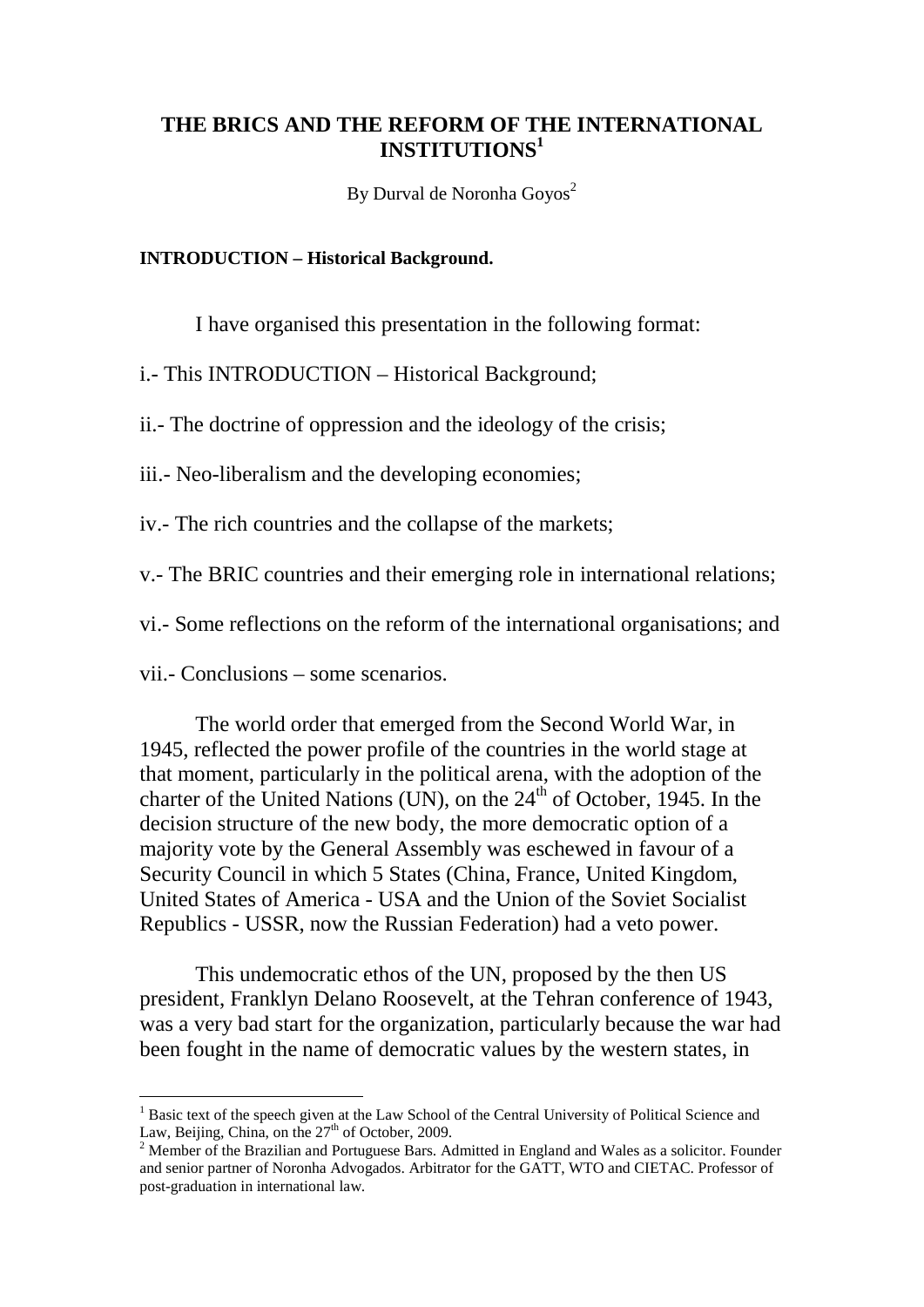accordance with the Atlantic Charter of 1941, agreed upon by the British and U.S. leaders<sup>3</sup>.

The situation of control was not much different in the other international institutions created after the war as a consequence of the socalled Breton Woods conference, with the exception of the fact that the western powers took all institutional power in them. Accordingly, both the International Monetary Fund (IMF), designed to regulate and supervise international transfers and payments, and the World Bank, created to supply credit for the reconstruction of destroyed economies, admitted vetoes by the USA, and the division of leadership, an American citizen for the World Bank and a European for the IMF.

In matters of international trade, the framework of the respective multilateral convention, the General Agreement on Tariffs and Trade (GATT) of 1947, was entirely set up by the US and British negotiators and enshrined a reversed veto in the consensus mode of deliberation, by which any changes to the structure would need to be approved by all. The creation of a new institution in 1995, the World Trade Organization (WTO), at the end of the Uruguay Round of the GATT, only preserved the old vices<sup>4</sup>.

Thus, the post-war world order served basically to promote the prosperity of a few western states, notably the USA, and its global geopolitical interests, particularly against those in opposition from the USSR, in the political confrontation which became known as the cold war. Developing countries at the time became merely puppets in the struggle for hegemony. It must be said that the mere existence of the USSR prevented a renewed colonialism by the hegemonic western states, deeply engaged in the thorough, methodical and merciless exploitation of the developing countries.

#### **The doctrine of oppression and the ideology of the crisis.**

This was so because the ideology inspiring the international action of the hegemonic capitalist nations was based on a number of prejudices which included the supremacy of the white man, the superiority of one country with a manifest destiny, the prevalence of the interests of the individual over those of the society in general, and the sanctification of greed as a force of social organization.

<sup>&</sup>lt;sup>3</sup> Rees, Laurence, Behind Closed Doors, BBC Books, London, 2009, Page 122.

<sup>4</sup> Goyos Jr., Durval de Noronha, Arbitration in the World Trade Organization, Legal Observer, Miami, 2003, pages 122 *et seq.*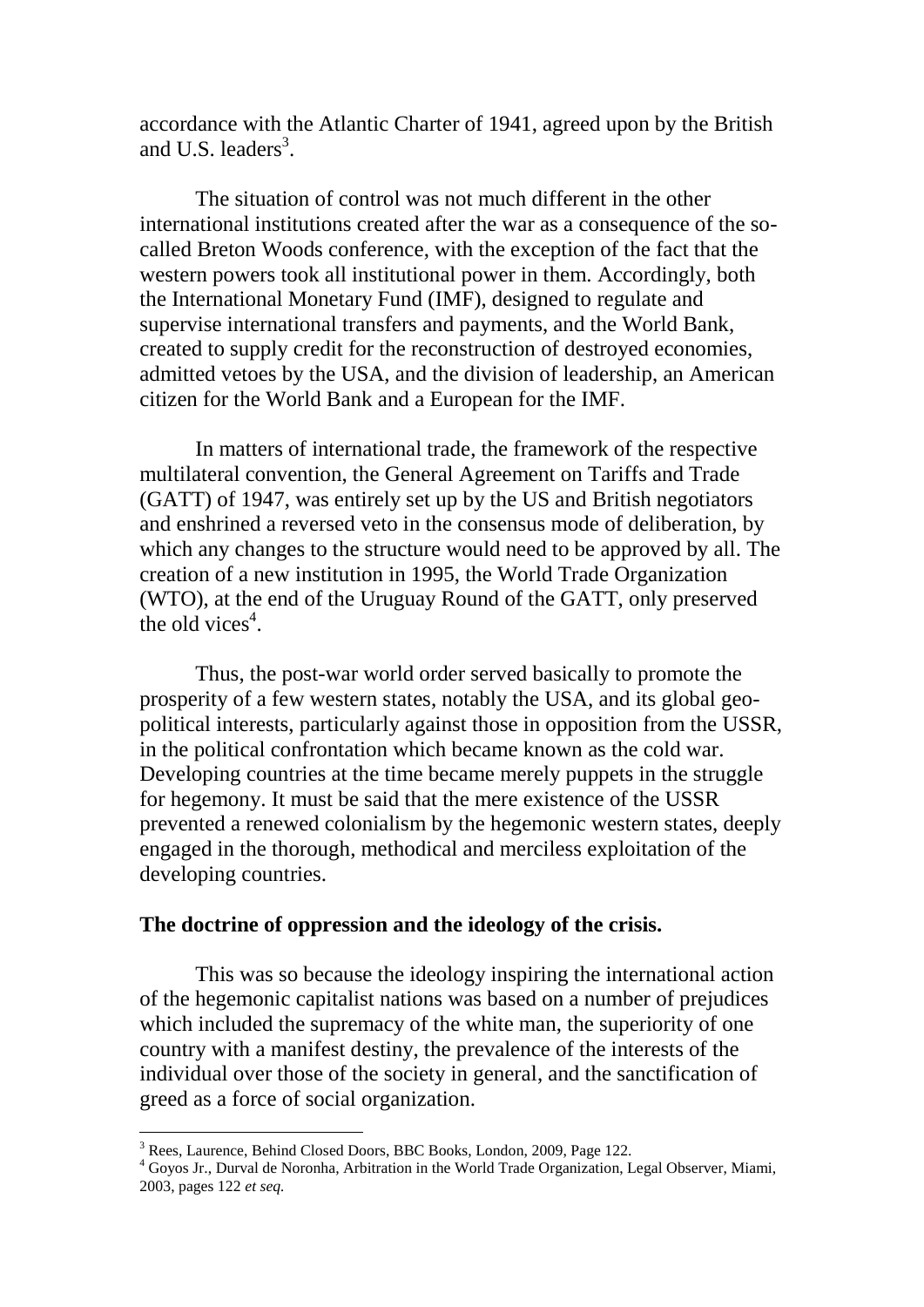Of course, many of the elements of such prejudices and guidelines existed for centuries and served many forms of exploitation of the weak by the strong. It was, however, only in the  $19<sup>th</sup>$  century that attempts were made to transvestite the rapacious and brutal actions of the exploiters in the respectable garments of economic theories.

In the beginning of the 80s, notably after the fall of the Berlin Wall in 1989, and the end of the USSR in 1991, the economic doctrine of neoliberalism, as conceived by Professor Milton Friedman, of the University of Chicago, USA, became prevalent in the developed countries, who sought to disseminate it in the rest of the world to their advantage.

Milton Friedman, who received a Nobel Prize in 1976, wrote the book Capitalism and Freedom, published originally in 1962. He taught generations of economists from many countries, influenced the formulation of economic policies of Margareth Thatcher (1979-1990), in the United Kingdom, and of Ronald Reagan (1981-1989) in the USA. He also inspired the adoption of economic and financial policies by international institutions with a view to promoting the selective prosperity of a few developed countries to the detriment of the vast majority of the world's population, living in the developing countries.

His doctrine, which came to be known internationally as the Chicago School was, in reality, a primary, anachronistic and radical view about economic liberty as a means in itself, a self-fulfilling exercise. Moreover, the almost absolute economic freedom would be the adequate manner of achieving the political liberty for all.

The mere capitalist competition would promote political freedom and answer the demands both from the market and society, because the voluntary cooperation of individuals in competition would promote the coordination of millions of persons. Thus, the only remaining ethical problem would basically be what an individual should do with his freedom.

Thus, by removing the organization of economic activity from the control of political authority, the market eliminates this source of undesirable coercitive power. The market permits unanimity without conformity and is an effective means of proportional representation (*sic*). Accordingly, consumers would be protected by the mere presence of alternative product providers and not by the action of the State.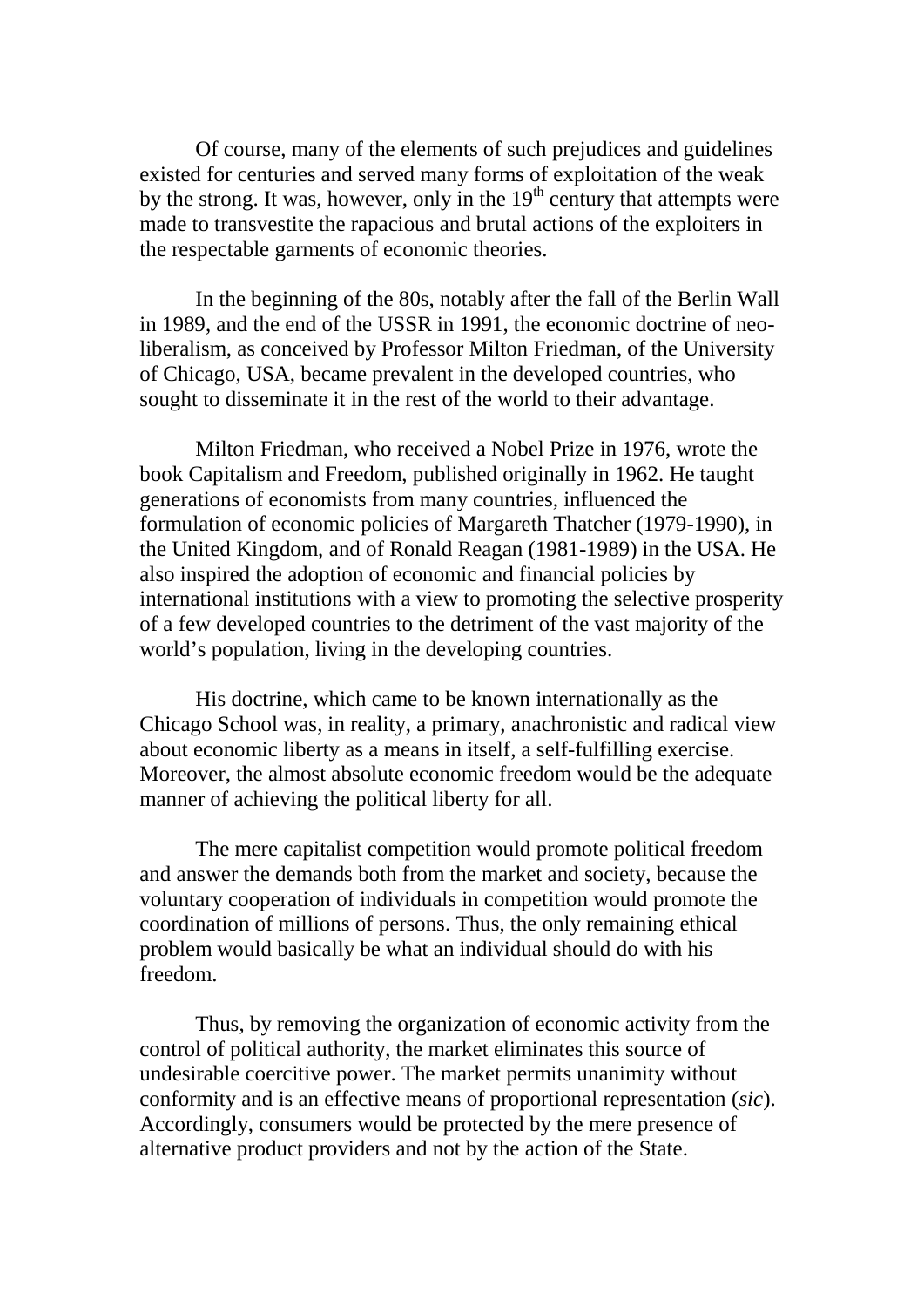According to Friedman, the neo-liberals do not advocate anarchy, since they contemplate a role for the state, even if a minimalist one, for the purposes of enacting rules, mostly for the purposes of defining and guaranteeing property rights and creating the means of payment, i.e., a monetary system. Similarly, it is incumbent upon the state to act as an arbiter in the disputes among individuals, companies and the sundry economic agents.

However, the neo-liberals do not see a role for the state intervention in the economy, not even as a promoter of economic activities by means of public expenditures with a view to the development of infra-structure, the creation of jobs and investments of social impact. In a capitalist society, according to Friedman, it is only necessary to convince a few rich people to raise funds to launch any new idea, even if a disparate one.

In this manner, the role of the state should be very limited and many traditional actions of government should be abandoned. Public education should be avoided in favour of private schooling. Government efforts towards a national health service and a pension programme should be abandoned.

The minimum wage should be abolished, in the same way as any regulation of industry and the state control of radio and television. Any and all regulated activities, such as the legal professions, should be liberalised. No public housing system would be justified, as private initiative is perfectly capable to provide ample housing for the population at large.

The state should not get involved in the creation of parks or national reserves or even in the construction of public roads. The mail services should be exclusively private. The market would provide all with greater efficiency, greater liberty and without coercion to the citizens of a country.

In the financial area, the state would act better in the creation of rules rather than acting as an authority. The role of the central banks should be minimalist, if at all justified, considering that money is too serious a value to be left for central bankers. Exchange controls should be abolished and currency exchange should be floated, as the market will better define the adequate threshold between two currencies in the basis of offer and demand.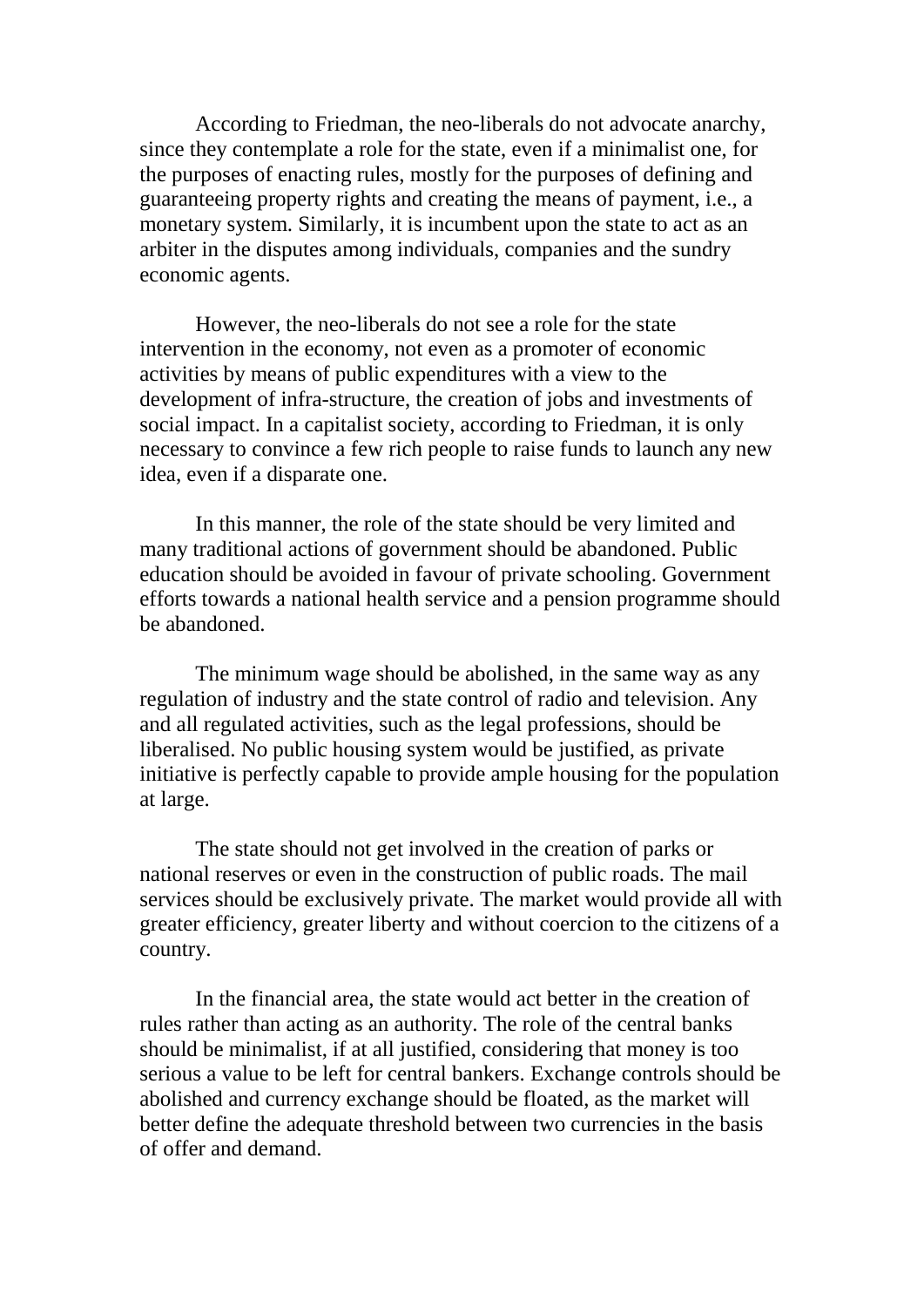Friedman ignored greed, this important component of human nature, in the formulation of his theory. Thus, competition rather than promoting cooperation strives for the elimination of the rival, dominance of the markets and imposition of ones own terms, however harsh, on the consumers. Thus, Friedman's proposition that unrestrained competition is an efficient means of social organization is not to be taken seriously, unless it is employed as a means of a cruel and rapacious exploitation of the many by a few capitalist individuals.

In addition, Friedman conceived his theory based in the observation of economies still fundamentally based on industrial activities and the international trade of goods. He erred dramatically in not foreseeing the disaster in making of economies based almost entirely in unregulated and grossly inflated financial markets, which are dissociated from the economic reality<sup>5</sup>.

### **Neo-liberalism and the developing economies.**

Therefore, if in the domestic economies, Friedman's construction can be identified as the ideology responsible for the financial crisis of 2008, in the international area it was incorporated in the measures itemised in the so-called Washington Consensus, which inspired the relevant multilateral institutions to assist developed countries in the organised plunder and exploitation of the developing nations.

The nature of the detrimental action of the multilateral institutions towards developing countries was recognised even by economists belonging to the system. One of them, Joseph Stiglitz, observed that "…part of the problem lies with the international economic institutions, with the IMF, World Bank and WTO, which help set the rules of the game. They have done so in ways that, all too often, have served the interests of the more advanced industrialised countries – and particular interests within those countries – rather than those of the developing world<sup>6</sup>."

The Washington Consensus induced the developing economies to i) raise their interest rates, so that capital could be abundantly remunerated; ii) raise artificially the exchange rate of the respective currencies in a way to cheapen the cost of imports; iii) reduce dramatically their tariffs, in order to facilitate market access to imported

 <sup>5</sup> Goyos Jr., Durval de Noronha, Diário da Crise, Observador Legal Editora, São Paulo, 2009, Page 119 *et seq*.<br><sup>6</sup> Stigliz, Joseph, Globalization and its discontents, The Penguin Press, London, 2002, page 214.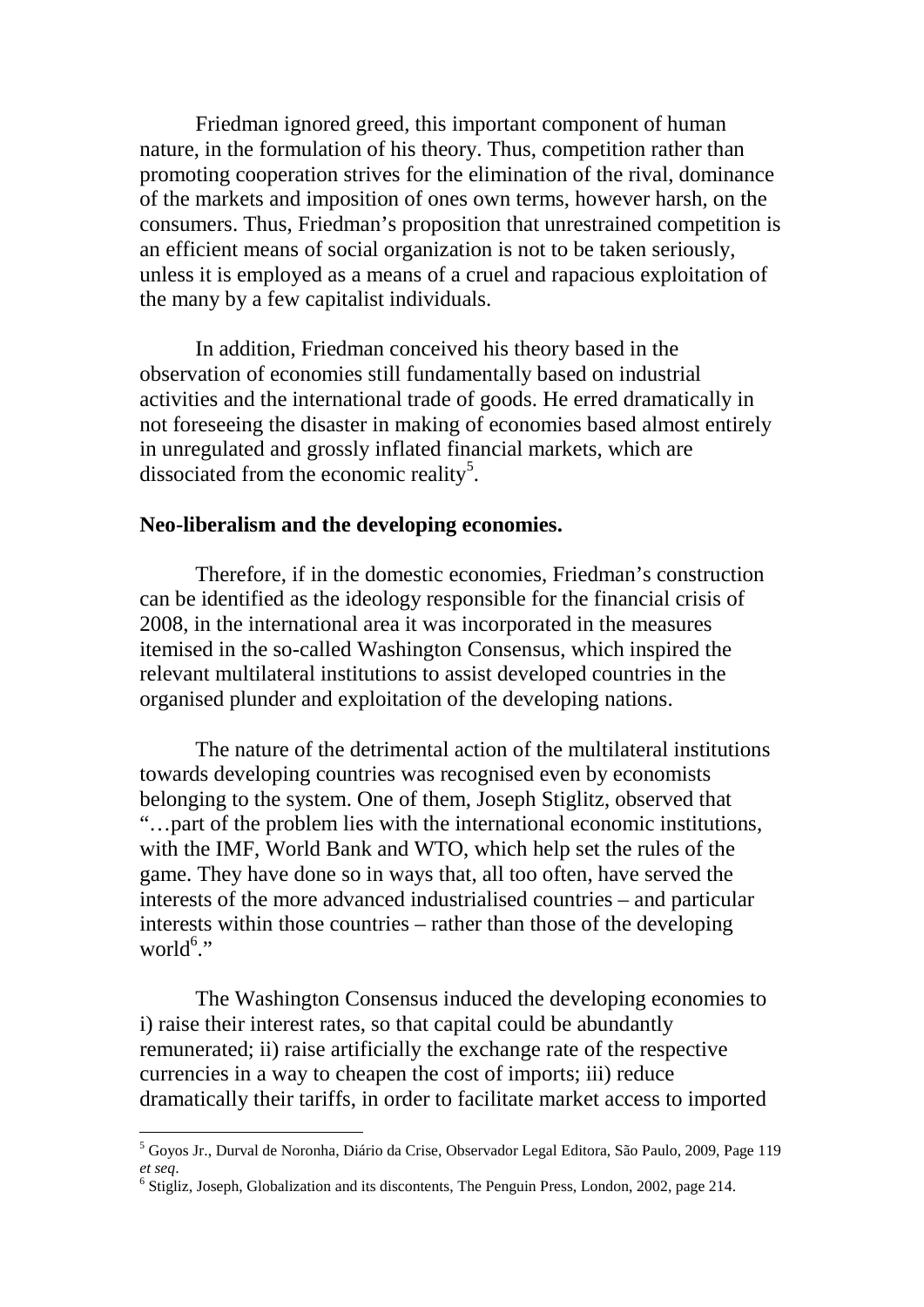products; iv) privatise their state companies; v) eliminate subsidies; vi liberalise the foreign capital legislation and remittances abroad; vii) deregulate the financial markets; viii) eliminate subsidies; ix) promote a tax reform with a view to reducing the tax revenues; x) promote fiscal discipline, with a view to minimise public expenditure; and xi) provide legal security to property and to foreign investment.

In most developing countries around the world this infamous recipe for exploitation by the rich economies was put in practice with disastrous results in the case of some Latin American countries such as Argentina and Mexico. Others, like Brazil, stopped the exercise mid-way as a result of elections favouring governments more compromised with the national interests. However, their economies remained closer to the industrialised and agricultural sectors than to the vaporous financial markets, even if there was a great denationalisation of the banking sector in Argentina, Chile and Mexico.

This tendency was not observed in countries such as China and India, for a number of reasons of internal order. It is indeed admirable that China succeeded in maintaining the substance of its development model even after the 15 years of hard negotiations that ultimately led to its accession to the World Trade Organization on the  $11<sup>th</sup>$  December 2001. The modifications in about 9,000 laws and regulations that preceded accession to the WTO not only did not alter the core of the Chinese development policies, but also allowed for a modernisation of its legal infra-structure.

Thus, the joining of the WTO allowed China the protection of the most-favoured nation clause (MFN clause) to eschew the discrimination in the international commerce of its products permitted against nonmembers of the multilateral trade system at the same time it made the domestic legislation more attractive for direct international investments, including joint-ventures.

In addition, for many years, China was neither a member of the IMF nor of the World Bank and traditionally saw with guarded reserve and diffidence, to say the least, the advice and or recommendations of such international bodies and the respective sources of inspiration in the private initiative of the hegemonic countries.

Because the USSR had opposed this model until the foundation of the Russian Federation in 1991, the recipes designed to explore the rest of the developing world never set deep roots in its legal system. Until today,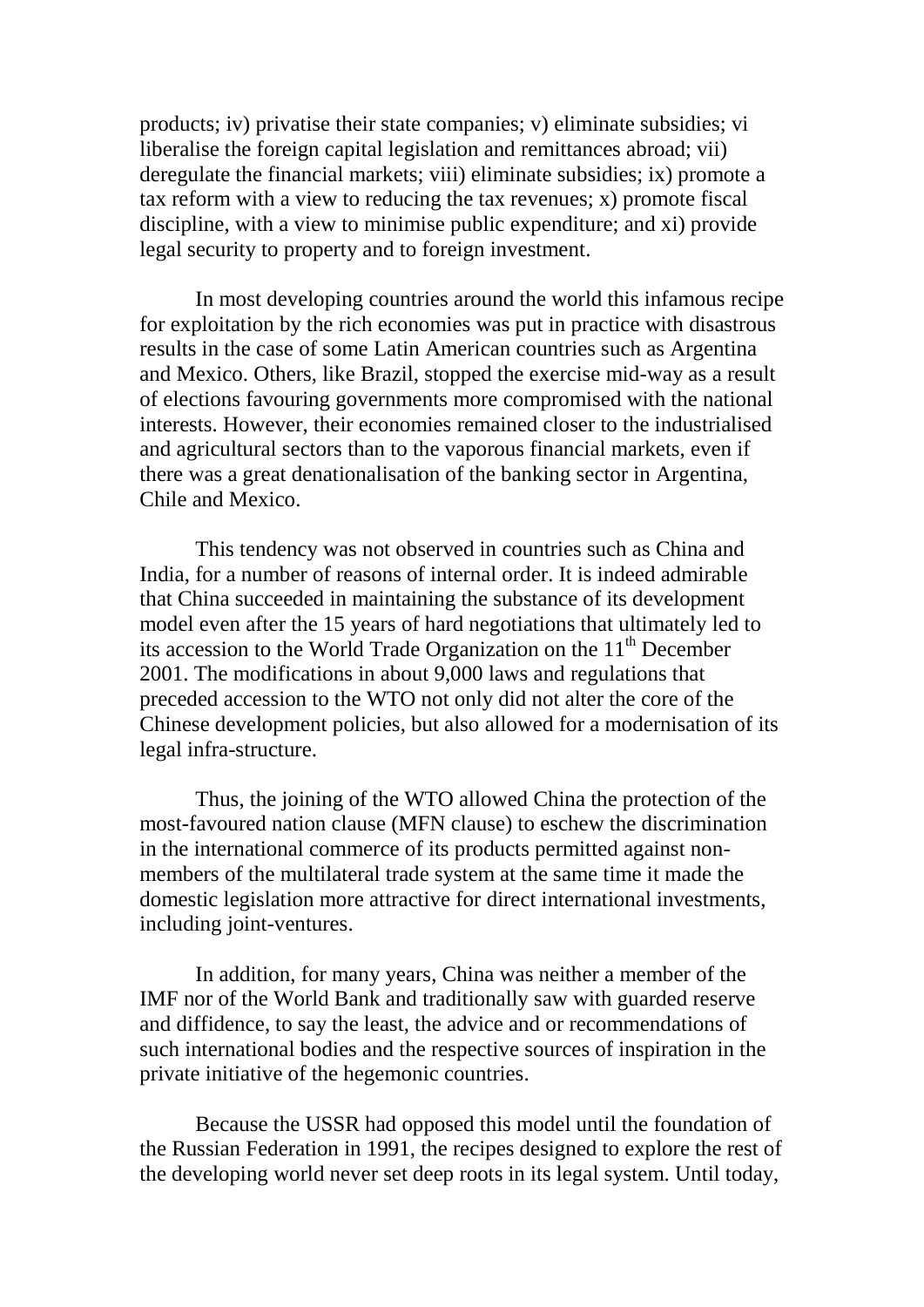Russia has not joined the WTO, which allows disgraceful discrimination against the country, for the reasons already explained. This is due to opposition from some developed countries seeking immoral gains for the respective private sectors, notably in the oil field.

On the other hand India, a country that became independent of the infamous British rule only in 1947, had much to reconstruct of its destroyed economy by the chaos of the colonial administration, and adopted a very conservative economic model, close to the basic needs of its people and prioritising generalised social development.

### **The rich countries and the collapse of the markets.**

It was in this background scenario that the world witnessed the eruption of the acute phase of the financial crisis in September 2008, with the collapse of the leading US investment bank, Lehman Brothers. By the end of 2007, the unregulated trade in derivatives had reached the unbelievable amount of US\$ 600 trillion, against a volume of US\$ 80 trillion in 1998.

The disparate nature of such numbers become evident when compared to the value of the world's Gross Domestic Product (GDP), the total market value of all final goods and services produced in a country in a given year, of about US\$ 50 trillion in 2007. In the same year, the GDP of the USA was of about US\$ 15 trillion; that of China was approximately US\$ 3 trillion; and that of Brazil close to US\$ 1.2 trillion. That very year, the total value of the international trade in goods was of approximately US\$ 13.6 trillion.

Abuses in the trade in derivatives, particularly those based on real estate underlying transactions, had already been the determining cause of the Great Crash of the markets in 1929, which brings us to evoke the lessons of F. Hegel to the sense that experience teaches that men and governments have never learnt anything from history.

In any event, the financial crisis hit the USA with an enormous impact force in view of the degree of the leverage of the markets, as we have seen, in a moment of an accentuated weakness of the macroeconomic fundamentals of that country. In accordance with data from the Federal Reserve, the accumulated debt of the federal government, states,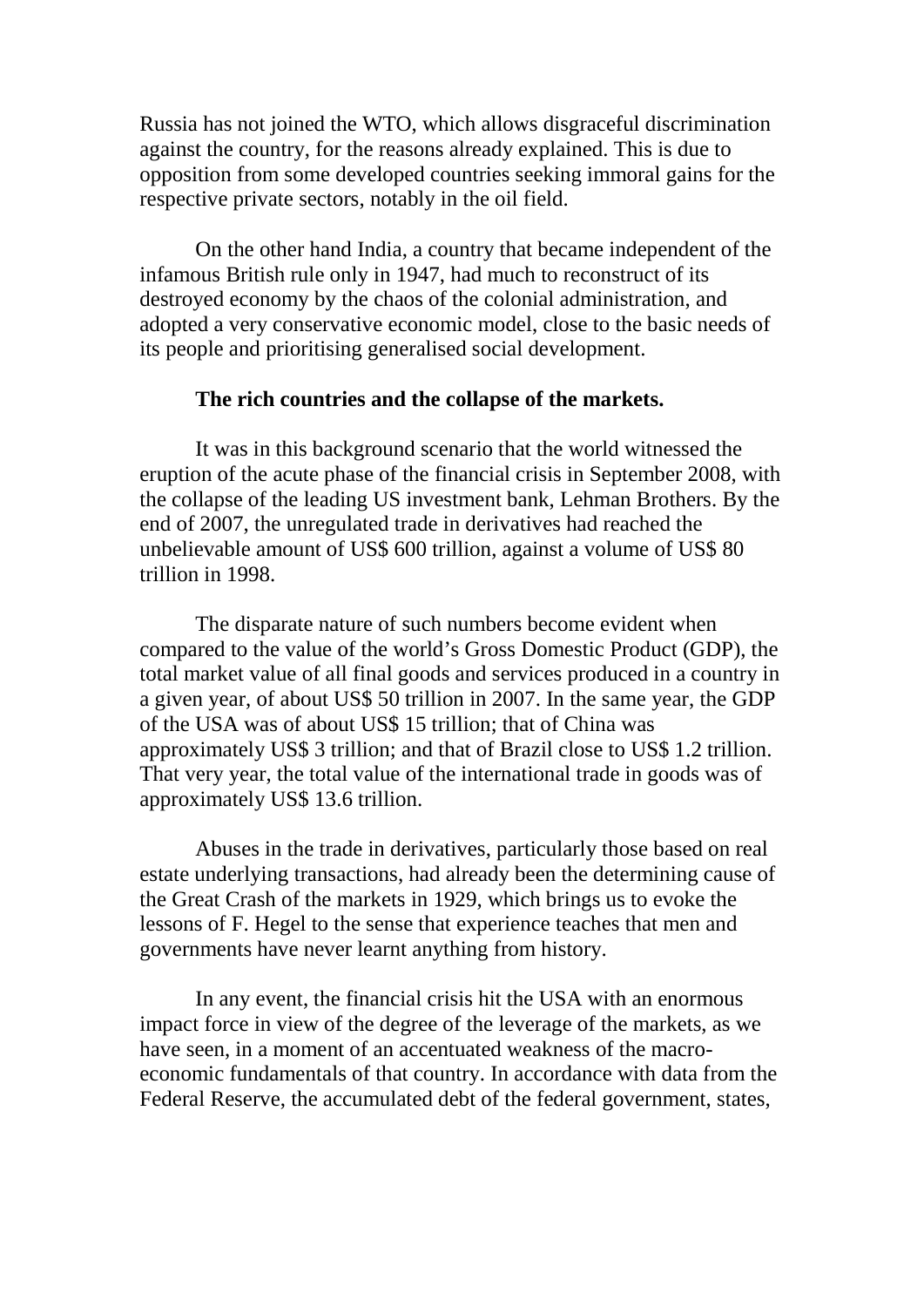financial sectors, businesses and households reached about 350% of the  $US'$  GDP<sup>7</sup>.

By the end of 2007, the trade deficit of the USA was already US\$ 820 billion and the country's current account deficit was about US\$ 752 billion, or about 4.8% of the country's GDP. To this amount, military expenditures of the order of US\$ 600 billion should be added. Thus, the country had become extremely dependent on investments by some of the cash rich developing countries, such as Brazil, China and Russia, in its government bonds.

This only became possible because the US dollar is still today, the main currency reserve in the world, which means that countries apply their reserves in US bonds and most of the international trade is conducted in this currency. According to data from the IMF, about 62% of the international reserves in 2008 were denominated in US dollars, 27% in Euros and 11% in other currencies such as the Yen and the Pound Sterling.

However, once the markets collapsed in September and October 2008, the US government announced disbursements of subsidies of more than US\$ 1 trillion for its financial sector, in what it was followed by the United Kingdom with US\$ 750 billion, by Germany with US\$ 500 billion and by France with US\$ 450 billion. In addition, all such countries, acting without cooperation with any of the multilateral institutions, disbursed direct subsidies to many of its industrial sectors, such as the automotive.

For 2009, it is estimated that the USA will compromise about US\$ 2 trillion in sundry measures for its financial and non financial sectors, which correspond to approximately 13% of the country's GDP. This year alone, more than 100 banks of a small and medium size collapsed in the USA, whose depositors had to be rescued by the Federal Depositors' Insurance Corporation (FDIC), which became illiquid in the process, as its resources are no longer sufficient to cover the risks involved.

As a result, the frailty of the US dollar became apparent to all and so its inadequacy to serve as a reserve currency on which the world economy could be anchored. Even the Central Intelligence Agency (CIA) presented the extraordinary forecast to the effect that the US dollar would lose its reserve status by  $2025^8$ .

<sup>&</sup>lt;sup>7</sup> Wegelin & Co, Investment Commentary number 265, August 24, 2009.<br><sup>8</sup> O Novo Relatório da CIA – Como será o mundo em 2025?, Editorial Bizancio, Lisboa, 2009, page 83.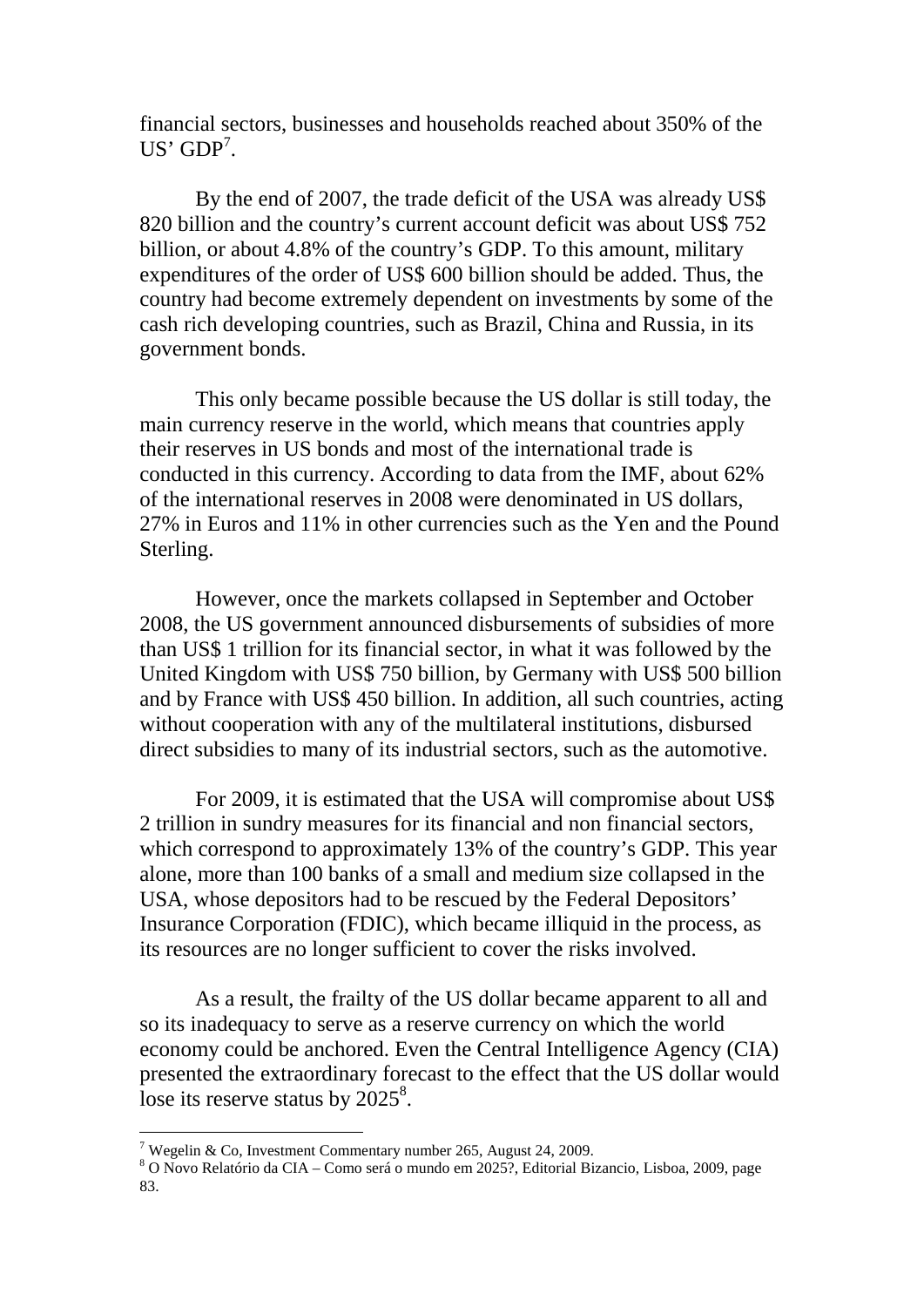Other observers nearer to the realities of the financial world, however, see the date of the end of the hegemony of the US dollar as much closer. Some estimates put that date as near as 2011, "as the US economy will deteriorate into 2011 as the effects of excess consumption and the financial bubble linger", as stated by the economist of Sumitomo Mitsui, Japan's third largest bank<sup>9</sup>.

# **The BRIC countries and their emerging role in international relations**.

On the other hand, the  $BRIC^{10}$  countries have not only approximately 50% of the world's population, are perceived as the leaders of the developing countries because of their benign foreign policies, in great part co-ordinated for quite some time, are now the main engine of the world's economic development, but also have joint reserves in foreign currency today amounting to approximately US\$ 3 trillion.

Thus, the rich countries are now heavily dependent on the developing economies of the BRICs. This is so not only for the continuation of the activity levels of the world's real economy, but mostly for the support of the stability of their reserve currencies, particularly the US dollar, without which their financial markets, which account for most of their GDPs, would collapse.

It is not only the US dollar that is in danger as a reserve currency. The British pound has also lost substance, as the fiscal macroeconomic profile of the British economy deteriorated with the financial crisis, the ensuing recession, the worst since 1955, and all that in spite of the massive subsidies disbursed in the past 12 months, which account for about 50% of the GDP of the United Kingdom.

Even for those who see with no sympathy the history of the developed countries, their imperialistic approach and the devastating effect their policies have had over the majority of the world's population, a sudden collapse of the US dollar should be seen with grave preoccupation, as it would undoubtedly cause an economic depression without precedents and one that would affect the whole human kind. One should also not discard the possibility of military conflicts in the aftermath of such an event.

 $9$  Dollar to hit 50 Yen, Cease as Reserve, Sumitomo Says, bloomberg.com, October 15, 2009.

<sup>&</sup>lt;sup>10</sup> Acronym for Brazil, Russia, India and China.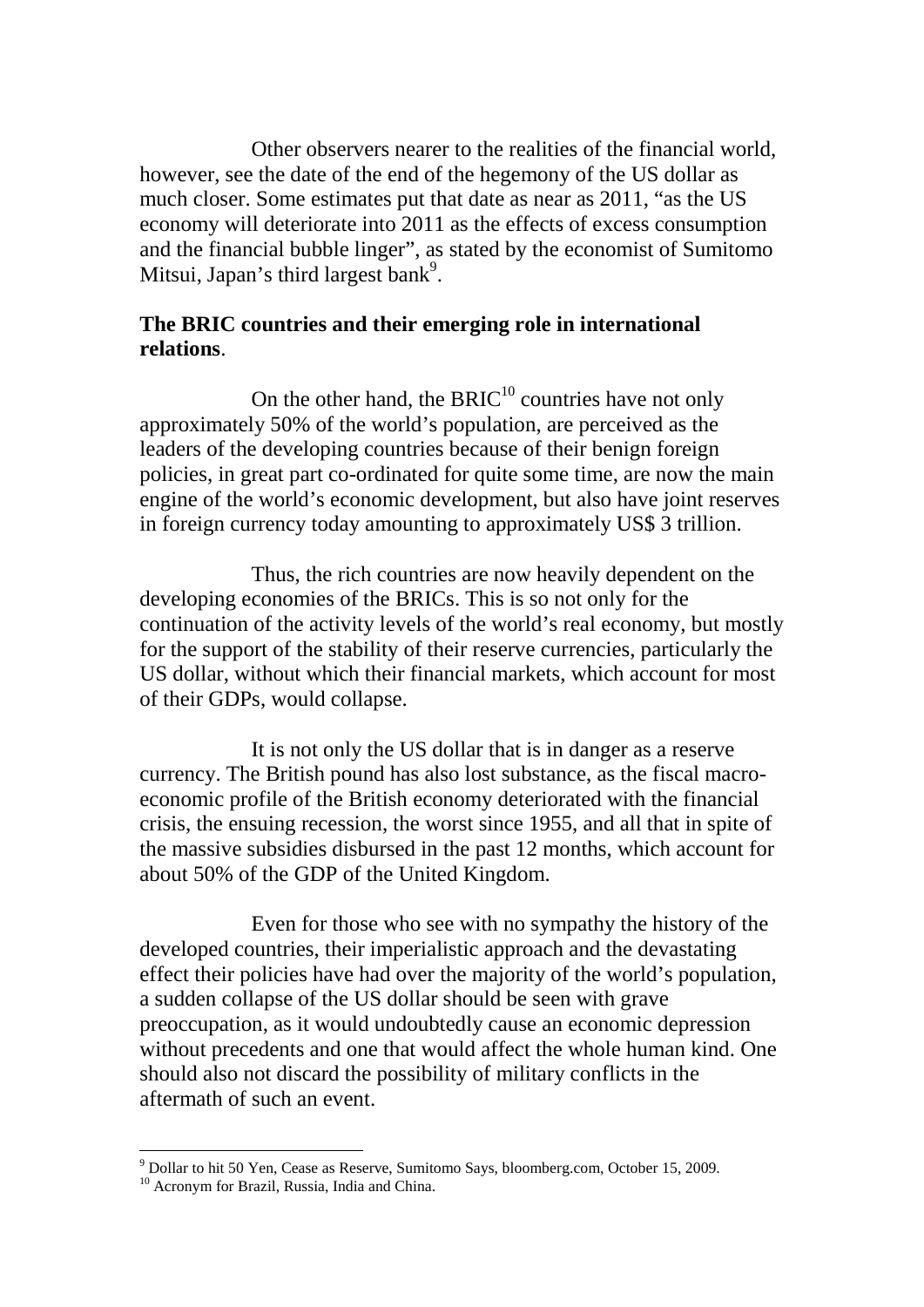It must be recognised that, at this moment, the BRIC countries offer no real alternatives for a reserve currency. Of the four nations that form up the BRICs, only Brazil has a convertible currency, which is now very stable and has appreciated, this year alone, about 40% against the US dollar. However, the Real is not today in a position to become a major reserve currency.

Thus, for the BRICs, it would seem that only a major reformulation of the international institutions would permit to protect their economic and financial interests, as well as those of the remaining developing countries. Such reforms would permit the world economy to avoid the very present risks of extraordinary downturns.

Of course, for the bankrupt rich economies, it would be of interest if their now value deprived currencies were still supported by all. This would permit such countries to borrow in their own currencies and to print more money, as necessary, for the repayment of their debts. However, this latter model is untenable, as it would only postpone a major currency crash.

## **Some reflections on the reform of the international organisations**.

These ample reforms, which are now required, should of course and in the first place, create a more balanced and democratic order at the UN. These should target at the elimination of the decision process centred on the Security Council, the eradication of the permanent seats and the total abolition of the veto powers. Accordingly, the relevant decision powers should be shifted to the General Assembly, with votes possibly weighed by population of the respective members of the UN.

At the IMF, the BRIC countries are at this moment grossly underrepresented, holding collectively only 10% of voting power, compared to about 32% held by the EU and 17% by the USA. Brazil has about 1.5% and China has approximately 3%. As the quorum of deliberation at the IMF is of 85%, the USA has today a very effective veto power at the organisation.

Commenting on the current situation of governance at the IMF, the Deputy Governor of the Chinese Central Bank, Yi Gang, declared in Istanbul at the annual meeting of the organization, that "the long-time underestimation of the quota share of the emerging markets and developing countries and their insufficient representation in the IMF are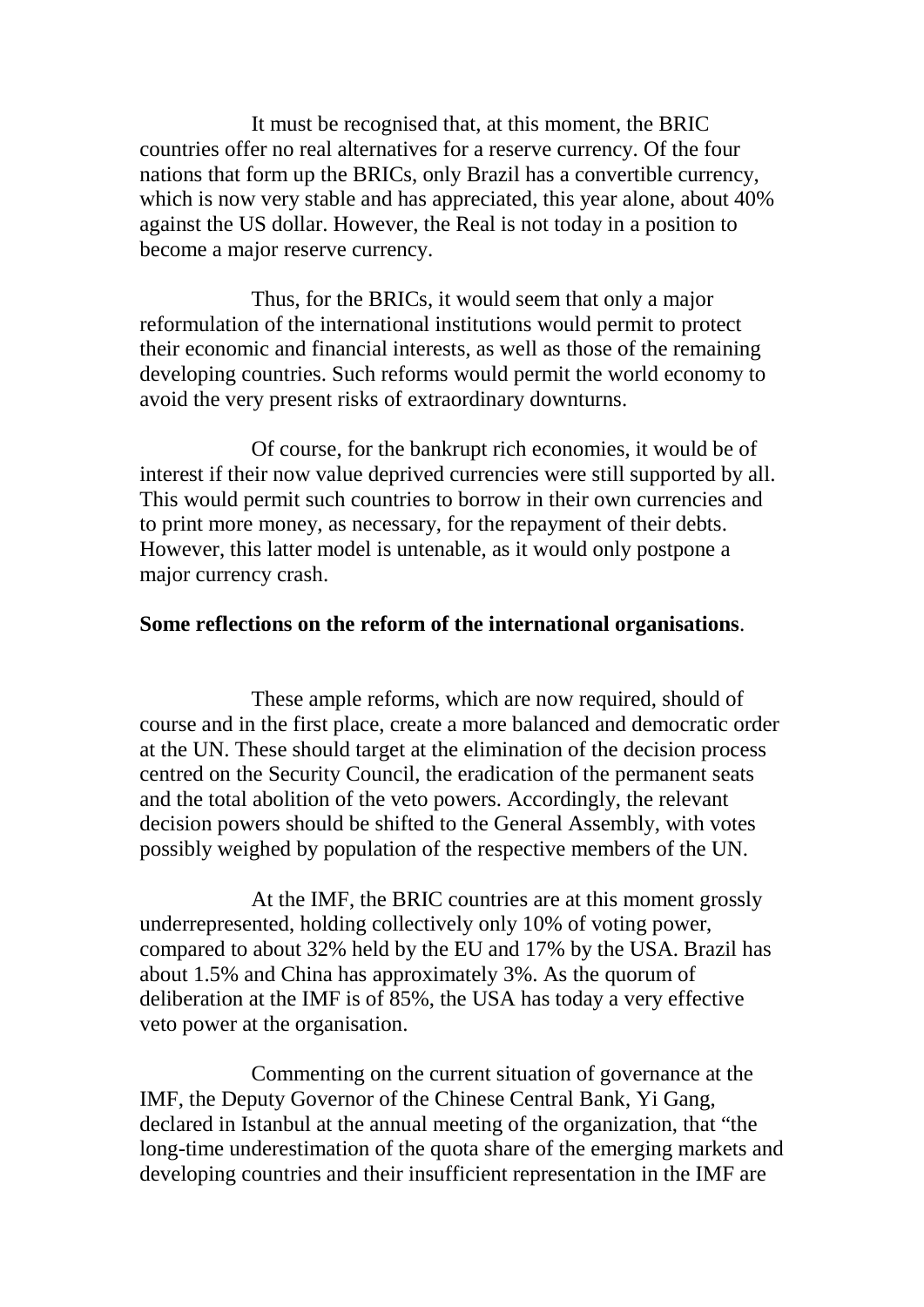major causes for irrational governing structure, unfair surveillance and untimely early warning system<sup>11</sup>." Brazilian and Russian authorities have made declarations to the same effect<sup>12</sup>.

A major and urgent measure to be undertaken by an IMF post-reform would be, of course, the creation of a reserve currency or means to substitute the US dollar in an orderly faction, with a view to maintaining the world's economic activities sustainable and free of the potentially devastating consequences of a sudden collapse of the US tender.

In addition, an IMF post-reform should be enacting regulation with a view to curbing the abuses of the international financial markets, as we have seen in the recent past. There is a trenchant necessity of consolidated international regulations, otherwise any restrictive domestic measures could be easily circumvented, if not defrauded, by the usage of more lenient markets to the detriment of those regulated.

Moreover, an IMF post-reform should be supervising the financial markets, the banks and investment banks operating internationally and the ancillary players, such as rating agencies, bankers (and their respective remuneration), financial advisors, auditors and lawyers working in international monetary and financial operations.

In the World Bank, the situation of under-representation of the emerging economies is the same as in the IMF. As it is structured today, the World Bank does not attend to the interests of human kind, because of its distorted doctrine, because of its failed leadership, because of its inadequate resources, and because of its corrupted power basis.

In a recent report, a high level commission of the World Bank declared on October 22, 2009, that "the world needs a World Bank which reflects the economic realities of the  $21<sup>st</sup>$  century and which is financially sound, capable of supporting its clients through the recovery and into the post-crisis era. Action on voice reform and on capital should not be  $delayed<sup>13</sup>$ .

However, recent reforms proposed by the current president of the World Bank, an American, like all the other leaders of that organization

<sup>&</sup>lt;sup>11</sup> China urges IMF quota share adjustments, China Daily, October 5, 2009.<br><sup>12</sup> Países europeus resistem em abrir espaço para emergentes no FMI, O Estado de São Paulo, September 25, 2009.

<sup>&</sup>lt;sup>13</sup> Give greater say to emerging economies in World Bank, China Daily, October 23, 2009.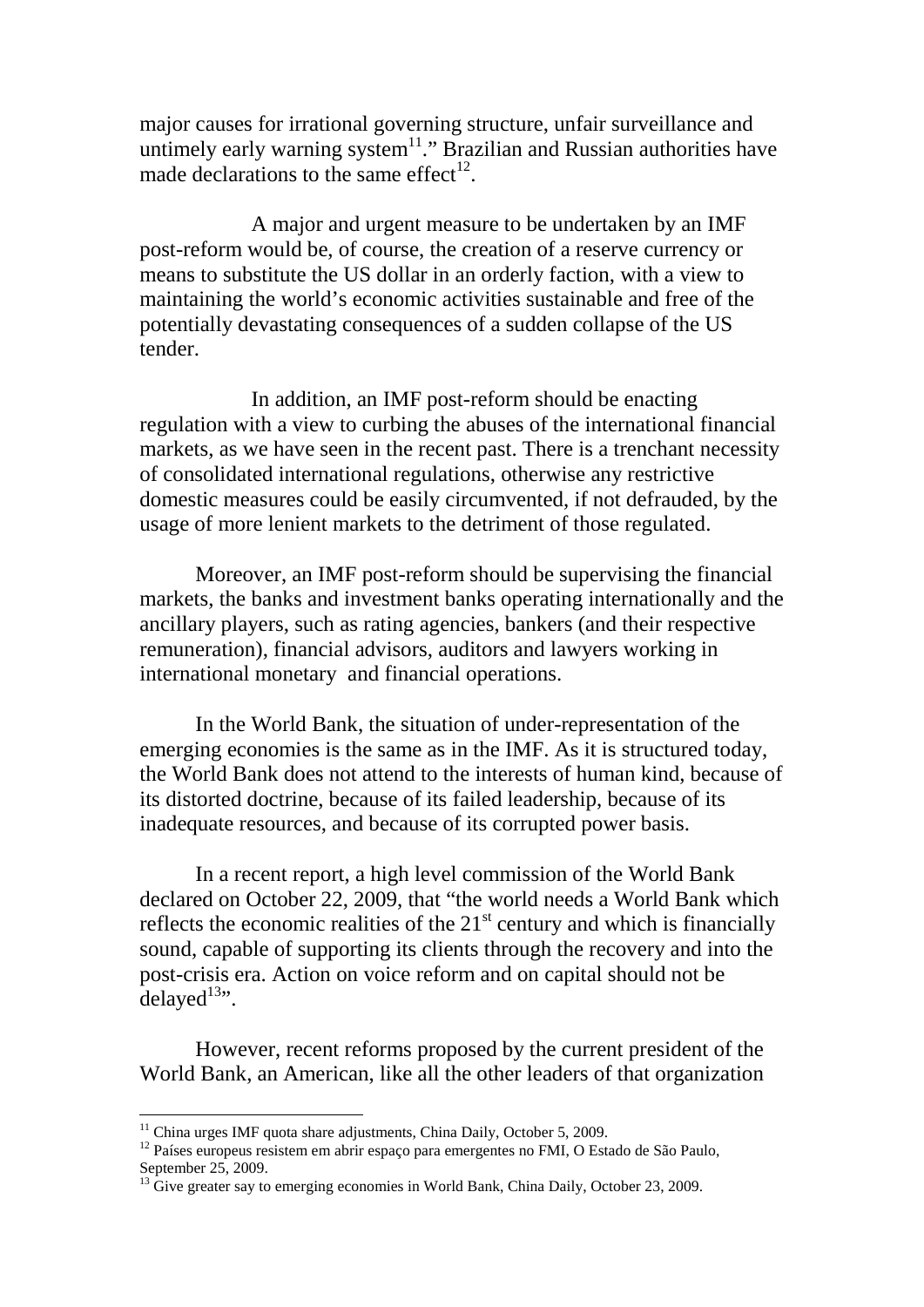since 1944, only contemplate giving developing countries 47% of the voting shares in the institution<sup>14</sup>, which is not sufficient for the implementation of the much needed shift towards decency.

Traditionally, the World Bank has been the financial arm to support policies dictated by the IMF and extracted under duress and with puny positive results for developing countries, if any. Such policies have not historically answered to the needs of the developing countries, as observed earlier, and on the contrary, have promoted the interests of a few hegemonic powers and of certain specific interests within them, to the detriment of those in need of support.

Similarly, the WTO has been, since its inception on the  $1<sup>st</sup>$  January 1995, a very effective instrument for the promotion of the selective prosperity of a few, the rich countries, to the detriment of the many, the developing economies. Because of the dramatic modifications brought about by the Uruguay Round (1986-1994), the WTO has been more detrimental to the interests of the emerging countries than the  $GATT<sup>15</sup>$ .

Reports made by several international bodies, such as the UN, World Bank and the IMF, put the advantages for the rich countries from the Uruguay Round, and thus the WTO structure, from 66% to 80% in their favour. Such advantages were materialised by many different agreements, such as in the General Agreement on Trade in Services (GATS), which granted access to service providers from rich countries to the markets of the developing nations, whilst allowing the economies of the first to remain closed *inter alia* by horizontal barriers.

The Agreement on Trade Related Investment Measures (TRIMs), thoroughly inspired by Milton Friedman's ideas, extensively disallowed emerging countries from pursuing measures with a view to promoting economic growth, social development and the protection of their nascent industries. The TRIMS additionally contradicted the work of other international economic agencies, such as the UN's Economic Commission for Latin America and the Caribbean.

The same is true for the Agreement on Subsidies. It is to be noted that, when of the acute phases of the financial crisis in September 2008, the rich countries did not hesitate to violate both the TRIMs and the Agreements on Subsidies in a very thorough and robust manner.

<sup>&</sup>lt;sup>14</sup> World Bank Reforming to Meet New Challenges, press release number 2010/092/exc, October 6, 2010, at  $\frac{HTTP://worldbank.org}{HTTP/2}$ 

<sup>&</sup>lt;sup>15</sup> Goyos Jr., Durval de Noronha, Diário da Crise, *op. cit.* page 225 *et seq.*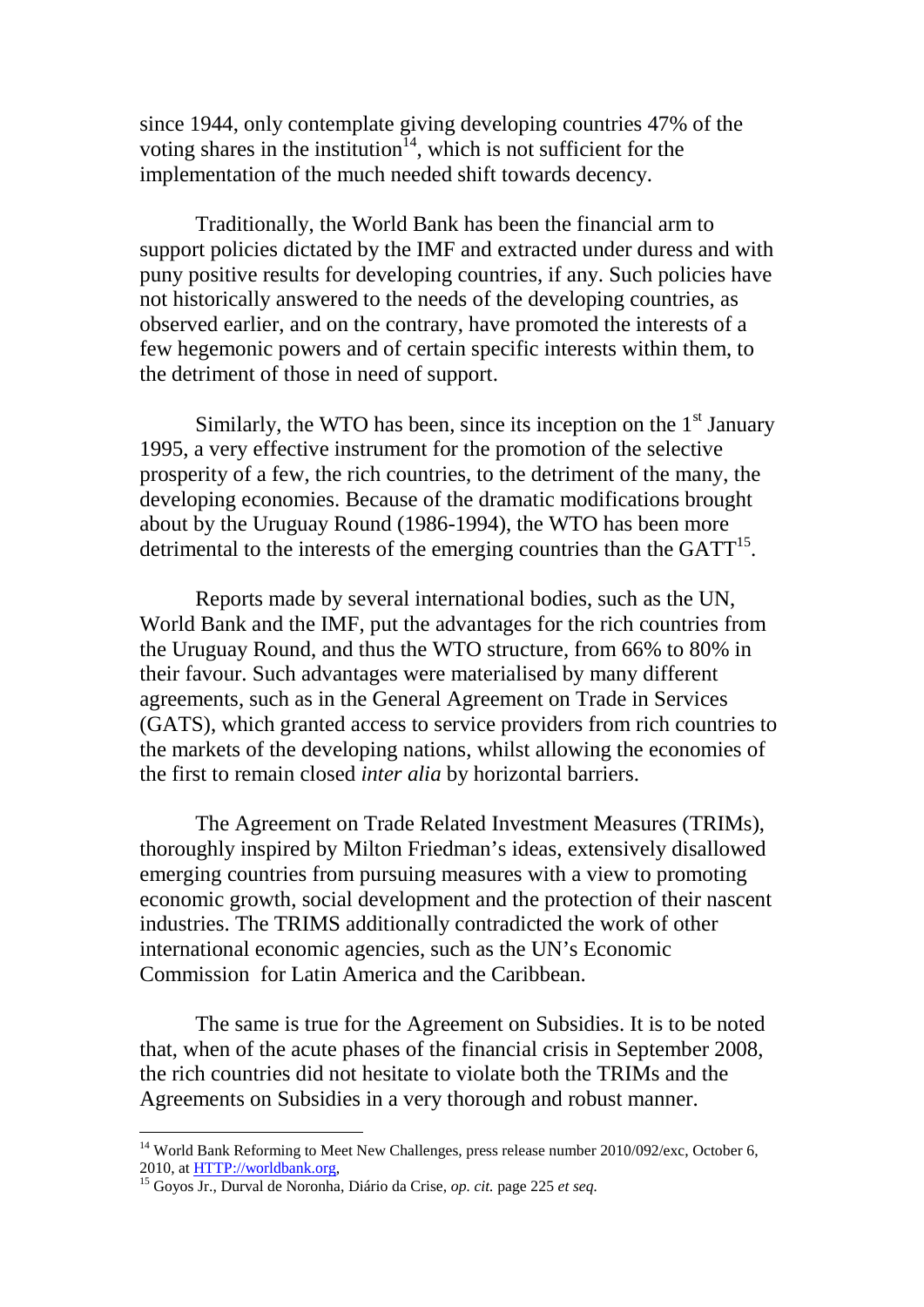Developed countries disbursed in the 12 months from that date approximately 10% of the world's GDP in subsidies, most of which inconsistent with the multilateral trade order of the WTO.

The Agreement on Agriculture permits developed countries to practice subsidies which are devastating for developing economies. The agreement on trade related aspects of intellectual property (TRIPs) is absolutely redundant, in view of the existence of another international organisation, the WIPO, and was structured to favour the pharmaceutical sectors of the developed economies. The TRIPs is an obstacle for the promotion of policies of public health worldwide.

The Agreement on Dispute Resolution of the WTO does not contemplate the execution of the decisions or awards of the arbitral body and cannot be seriously regarded as a judicial structure<sup>16</sup>. Its conceptual failures are the frustration of many countries and its attempts at the creation of international law in derogation of the interests of developing countries truly scandalous.

In addition, similarly to what happens in other international organisations, such as the IMF and the World Bank, the state of the governance of the WTO is lamentable, not only because its leadership is given by developed countries, two thirds of the staff comes from the rich economies, but also because its workings have had very little transparency in matters of importance.

## **Conclusions – some scenarios**.

Thus, it remains clear that there is a necessity to promote a complete overhaul of the international institutions, starting with the UN, but also involving the IMF, the World Bank and the WTO, not only with a view to promoting the ideal of Justice, but also to allow for international cooperation for the benefit of human kind.

Even if the conditions are now ripe for such a reform, resistance to it is fierce. This is so because the system, as structured and led in a dictatorial manner by the developed economies since the end of the Second World War in 1945, is of great benefit for the respective countries. The present economic crisis affecting such rich nations does not encourage them to alter that system, in spite of the notable economic

 <sup>16</sup> See Goyos Jr., Durval de Noronha, Arbitration in the World Trade Organization, *op. cit.,* page 75 *et. seq.*